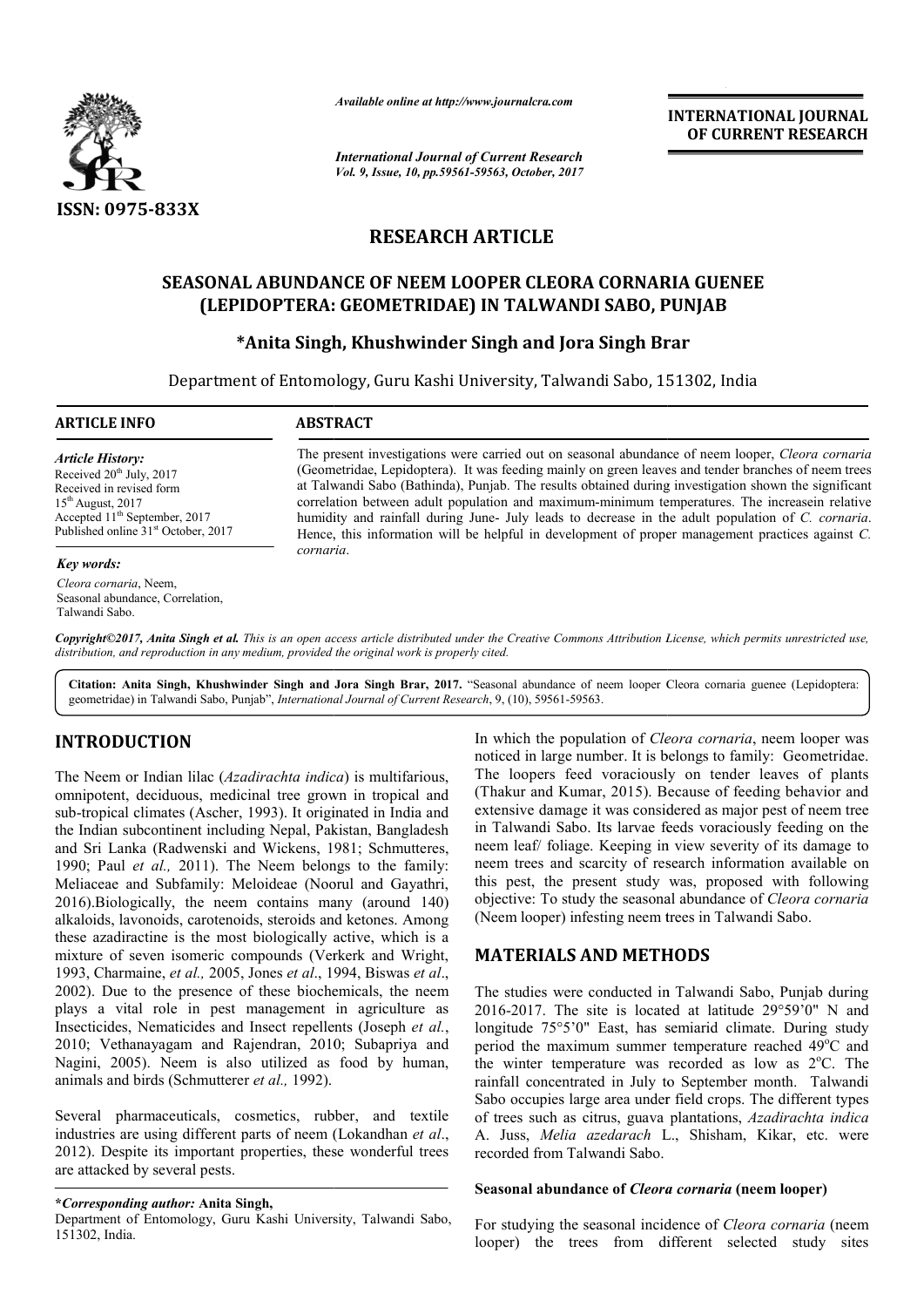(Agriculture fields, Canal side and University Campus area) from Talwandi Sabo were randomly selected. The Light traps were placed at selected site of Talwandi Sabo. The adult of *C. cornaria* collected by light trap was recorded on daily bases. The raw data of all samples from field diary of the year 2016- 2017 was transferred in an electronic format in spreadsheet layout of Microsoft Excel. Data so obtained were analyzed statistically and accordingly graphs are produced using Microsoft Excel-2013.

### **RESULTS AND DISCUSSION**

The seasonal abundance studies on *C. cornaria* in relation to meteorological parameters such as maximum-minimum temperatures, morning-evening relative humidity and rainfall were conducted from  $5<sup>th</sup>$  week of year 2016 to 4<sup>th</sup> week of year 2017 (Table 1). The infestation was first seen in the first week of April and last till May. Due to monsoon season (June to July) there was sudden drop in adult population of *C. cornaria*. Then again the adult population were observed during August to November (Graph 1).



#### **Graph1. Population dynamic of adult population of**  *Cleora cornaria* **in selected study habitat in Talwandi Sabo, Punjab**

from December to March due to low temperature. When the adult population correlated with different weather parameter the results revealed that there was significant correlation (r= 0.332),  $(r= 0.203)$  between adult population and maximumminimum temperatures. The significant negative correlation was recorded between adult population of *C. cornaria* with evening Relative humidity and Rainfall

| Standard Week                             | Mean of Adults Collected             | Temperature (°C) |              | Humidity (%)      |              | Rainfall    |
|-------------------------------------------|--------------------------------------|------------------|--------------|-------------------|--------------|-------------|
|                                           |                                      | High             | Low          | Morning           | Evening      | (mm)        |
| 5                                         | $\boldsymbol{0}$                     | 21.6             | 7.3          | 93.0              | 58.7         | 0.0         |
| $\begin{array}{c} 6 \\ 7 \end{array}$     | $\overline{0}$                       | 21.9             | 6.3          | 96.4              | 57.7         | 0.0         |
|                                           | $\mathbf{0}$                         | 21.8             | 6.5          | 91.9              | 47.7         | 0.0         |
| $\frac{8}{9}$                             | $\boldsymbol{0}$                     | 25.4             | 10.8         | 94.6              | 56.7         | 14.0        |
|                                           | $\boldsymbol{0}$                     | 28.3             | 12.0         | 96.6              | 55.9         | 0.0         |
| 10                                        | $\boldsymbol{0}$                     | 27.5             | 13.8         | 93.6              | 58.4         | 8.2         |
| 11                                        | $\overline{0}$                       | 25.5             | 14.2         | 95.1              | 65.9         | 31.2        |
| $^{12}_{13}$                              | $\boldsymbol{0}$                     | 29.6<br>32.2     | 15.4         | 83.3              | 48.9         | 5.0         |
|                                           | $\boldsymbol{0}$                     |                  | 15.7         | 88.3              | 41.3         | 0.0         |
| 14                                        | $\mathbf{0}$                         | 34.4             | 19.5         | 83.4              | 45.3         | 0.0         |
| 15                                        | $\boldsymbol{0}$                     | 36.4             | 18.6         | 85.3              | 34.3         | 0.0         |
| 16                                        | 8                                    | 39.2             | 22.0         | 70.6              | 24.3         | 0.0         |
| 17                                        | 10                                   | 39.1<br>39.9     | 18.2         | 56.1              | 11.9         | 0.0         |
| 18                                        |                                      |                  | 21.2         | 63.9              | 22.9         | 0.0         |
| 19                                        |                                      | 40.6             | 24.6         | 69.4              | 23.3         | 0.0         |
| 20<br>21                                  | $\frac{98}{95}$                      | 43.4<br>41.5     | 27.0<br>26.7 | 54.0<br>62.3      | 22.4<br>35.7 | 0.0<br>0.0  |
|                                           |                                      | 39.9             |              |                   |              |             |
| $^{22}_{23}$                              | $\begin{matrix} 4 \\ 0 \end{matrix}$ | 42.9             | 25.9<br>28.5 | 68.4<br>64.6      | 33.6<br>28.0 | 34.6<br>0.0 |
| 24                                        | $\overline{0}$                       | 39.3             | 26.8         | 75.1              | 41.1         | 4.8         |
| 25                                        | $\mathbf{0}$                         | 39.4             | 28.6         | 78.3              | 49.0         | 5.5         |
| 26                                        | $\mathbf{0}$                         | 38.8             | 28.4         | 81.9              | 51.0         | 23.2        |
| 27                                        | $\overline{0}$                       | 35.0             | 27.4         | 83.7              | 62.6         | 21.8        |
| 28                                        | $\mathbf{0}$                         | 34.5             | 27.3         | 82.6              | 72.6         | 88.0        |
| 29                                        | $\mathbf{0}$                         | 35.0             | 26.8         | 78.0              | 64.3         | 18.8        |
| 30                                        | $\boldsymbol{0}$                     | 35.5             | 27.5         | 81.4              | 62.6         | 0.0         |
| 31                                        | $\mathbf{0}$                         | 35.4             | 26.8         | 80.7              | 64.1         | 3.0         |
| 32                                        | $\mathbf{0}$                         | 33.8             | 26.7         | 86.0              | 76.1         | 90.6        |
|                                           | $\mathbf{0}$                         | 35.0             | 26.3         | 84.9              | 64.4         | 49.4        |
| $\frac{33}{34}$                           | $\boldsymbol{0}$                     | 32.6             | 25.8         | 84.7              | 74.9         | 66.7        |
|                                           | 1                                    | 31.5             | 23.9         | 92.0              | 75.4         | 152.0       |
| $\frac{35}{36}$                           | 8                                    | 34.3             | 24.0         | 82.7              | 61.6         | 0.0         |
| 37                                        | 12                                   | 34.5             | 23.8         | 81.3              | 60.0         | 0.0         |
| 38                                        | 26                                   | 34.7             | 24.7         | 88.0              | 64.9         | 0.0         |
| 39                                        | 16                                   | 34.9             | 23.9         | 86.3              | 59.4         | 0.0         |
| 40                                        | 20                                   | 35.5             | 24.0         | 77.9              | 54.7         | 0.0         |
| 41                                        | 19                                   | 34.9             | 19.2         | 74.1              | 45.4         | 0.0         |
| 42                                        | 22                                   | 34.5             | 16.6         | 71.0              | 50.9         | 0.0         |
| 43                                        | 16                                   | 32.9<br>29.7     | 15.6         | 82.3              | 37.4         | 0.0         |
| 44                                        | 13                                   |                  | 13.1         | 93.3              | 45.1         | 0.0         |
| 45                                        | 5                                    | 29.3             | 11.4         | 83.7              | 42.4         | 0.0         |
| 46<br>47                                  | 6                                    | 27.4<br>29.0     | 10.2         | 87.0              | 41.4         | 0.0         |
| 48                                        | $\mathbf{1}$<br>$\boldsymbol{0}$     | 28.1             | 10.3<br>9.4  | 80.9<br>84.7      | 37.7<br>38.9 | 0.0<br>0.0  |
| 49                                        | $\overline{0}$                       |                  | 8.9          | 89.0              | 43.4         | 0.0         |
| 50                                        | $\mathbf{0}$                         | 26.7<br>22.4     | 9.3          | 93.6              | 65.0         | 0.0         |
| 51                                        | $\mathbf{0}$                         | 23.6             | 5.7          | 86.3              | 47.3         | 0.0         |
| 52                                        | $\boldsymbol{0}$                     | 19.3             | 7.0          | 96.0              | 66.0         | 0.0         |
| $\mathbf{1}$                              | $\mathbf{0}$                         | 18.9             | 9.2          | 97.3              | 73.0         | 0.0         |
| $\overline{\mathbf{c}}$                   | $\boldsymbol{0}$                     | 17.4             | 3.5          | 85.3              | 51.6         | 0.0         |
| 3                                         | $\overline{0}$                       | 16.5             | 4.6          | 94.4              | 59.1         | 2.0         |
| 4                                         | $\theta$                             | 20.0             | 8.2          | 85.6              | 64.1         | 7.5         |
| Correlation value (r) for adult abundance |                                      | 0.337*           | $0.203*$     | $-0.337^{\alpha}$ | $-0.216*$    | $-0.232*$   |

**Table 1. Seasonal abundance of** *Cleora cornaria* **in selected study habitat in Talwandi Sabo, Punjab**

\*= Correlation is significant at 0.05 level ( $P$  < 0.05),  $\alpha$ = Non significant

The highest level of *C. cornaria* adult population was seen in September and October month. The total number of adults capture during these month using light traps was around 56 and 85 adults respectively. Later infestation gradually decreases

i.e. (r= -0.216), (r= -0.232) respectively**.** The studies revealed that with the increase of Relative humidity and Rainfall during June- July, the adult population of *C. cornaria* decreased. However the population indicated no significant relationship